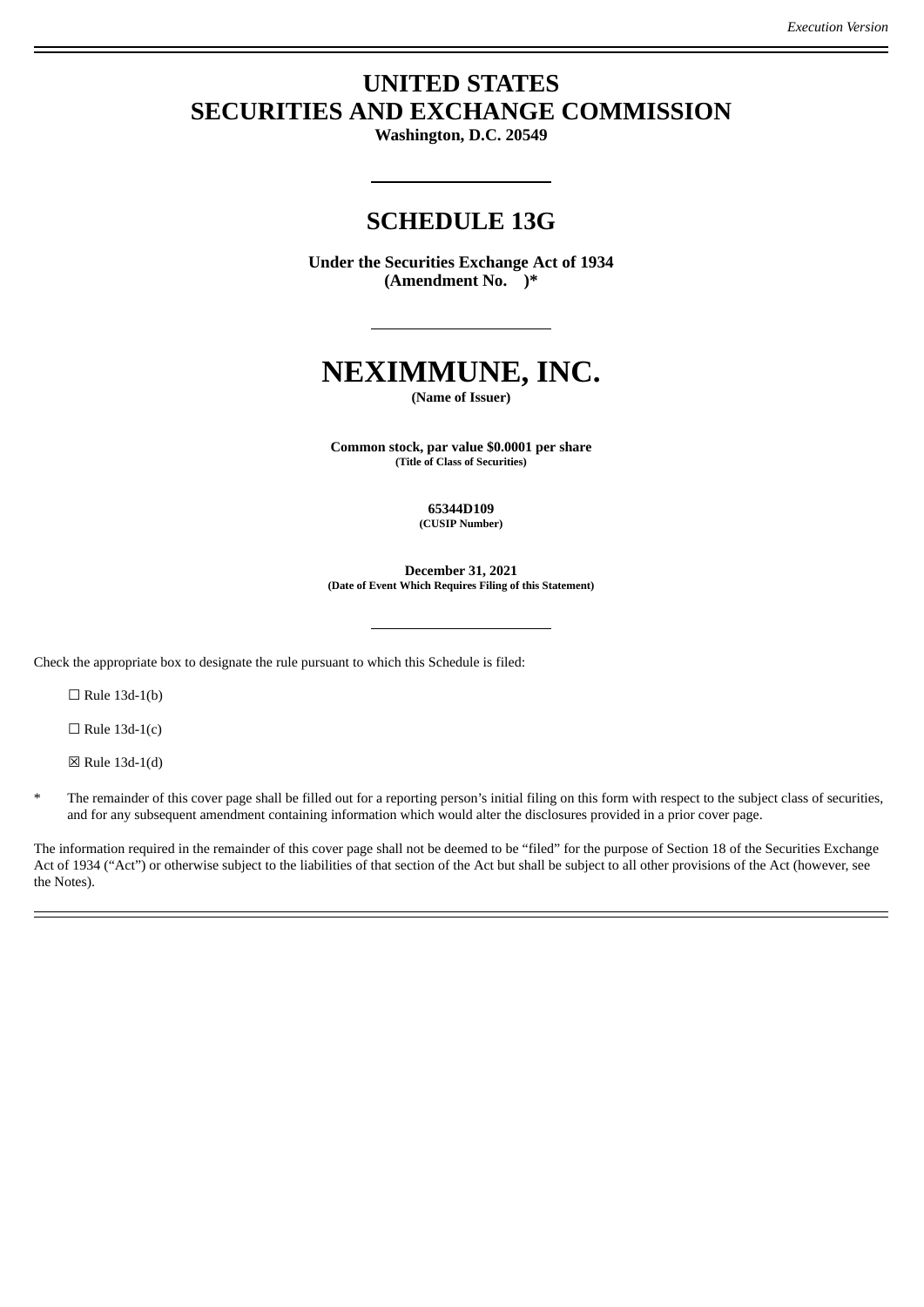#### CUSIP No. 67022C106

| 1.               | Names of Reporting Persons. I.R.S. Identification Nos. of above persons (entities only) |                  |                                 |  |  |
|------------------|-----------------------------------------------------------------------------------------|------------------|---------------------------------|--|--|
|                  | B&S NexImmune Holdco LLC                                                                |                  |                                 |  |  |
| 2.               | Check the Appropriate Box if a Member of a Group (See Instructions)                     |                  |                                 |  |  |
|                  | (a) $\Box$                                                                              |                  | $(b)$ $\square$                 |  |  |
| $\overline{3}$ . | <b>SEC Use Only</b>                                                                     |                  |                                 |  |  |
|                  |                                                                                         |                  |                                 |  |  |
| $\overline{4}$ . | Citizenship or Place of Organization                                                    |                  |                                 |  |  |
|                  | <b>United States</b>                                                                    |                  |                                 |  |  |
|                  |                                                                                         | 5.               | Sole Voting Power               |  |  |
|                  | Number of                                                                               |                  | 1,538,013                       |  |  |
|                  | <b>Shares</b>                                                                           | $\overline{6}$ . | <b>Shared Voting Power</b>      |  |  |
|                  | Beneficially<br>Owned by                                                                |                  | $\bf{0}$                        |  |  |
|                  | Each                                                                                    | $\overline{7}$ . | <b>Sole Dispositive Power</b>   |  |  |
|                  | Reporting                                                                               |                  |                                 |  |  |
|                  | Person<br>With                                                                          |                  | 1,538,013                       |  |  |
|                  |                                                                                         | 8.               | <b>Shared Dispositive Power</b> |  |  |
|                  |                                                                                         |                  | $\theta$                        |  |  |
| 9.               | Aggregate Amount Beneficially Owned by Each Reporting Person                            |                  |                                 |  |  |
|                  | 1,538,013(1)                                                                            |                  |                                 |  |  |
| 10.              | Check if the Aggregate Amount in Row (9) Excludes Certain Shares (See Instructions)     |                  |                                 |  |  |
|                  |                                                                                         |                  |                                 |  |  |
| 11.              | $\Box$<br>Percent of Class Represented by Amount in Row (9)                             |                  |                                 |  |  |
|                  |                                                                                         |                  |                                 |  |  |
|                  | $6.8\%$ (2)                                                                             |                  |                                 |  |  |
| 12.              | Type of Reporting Person (See Instructions)                                             |                  |                                 |  |  |
|                  | PN                                                                                      |                  |                                 |  |  |
|                  |                                                                                         |                  |                                 |  |  |

(1) Consists of 1,538,013 shares of common stock held by B&S NexImmune Holdco LLC.

(2) Based on 22,711,247 shares of common stock of the Issuer stated to be outstanding as of September 30, 2021 in the Issuer's Form 10-Q filed with the SEC on November 11, 2021.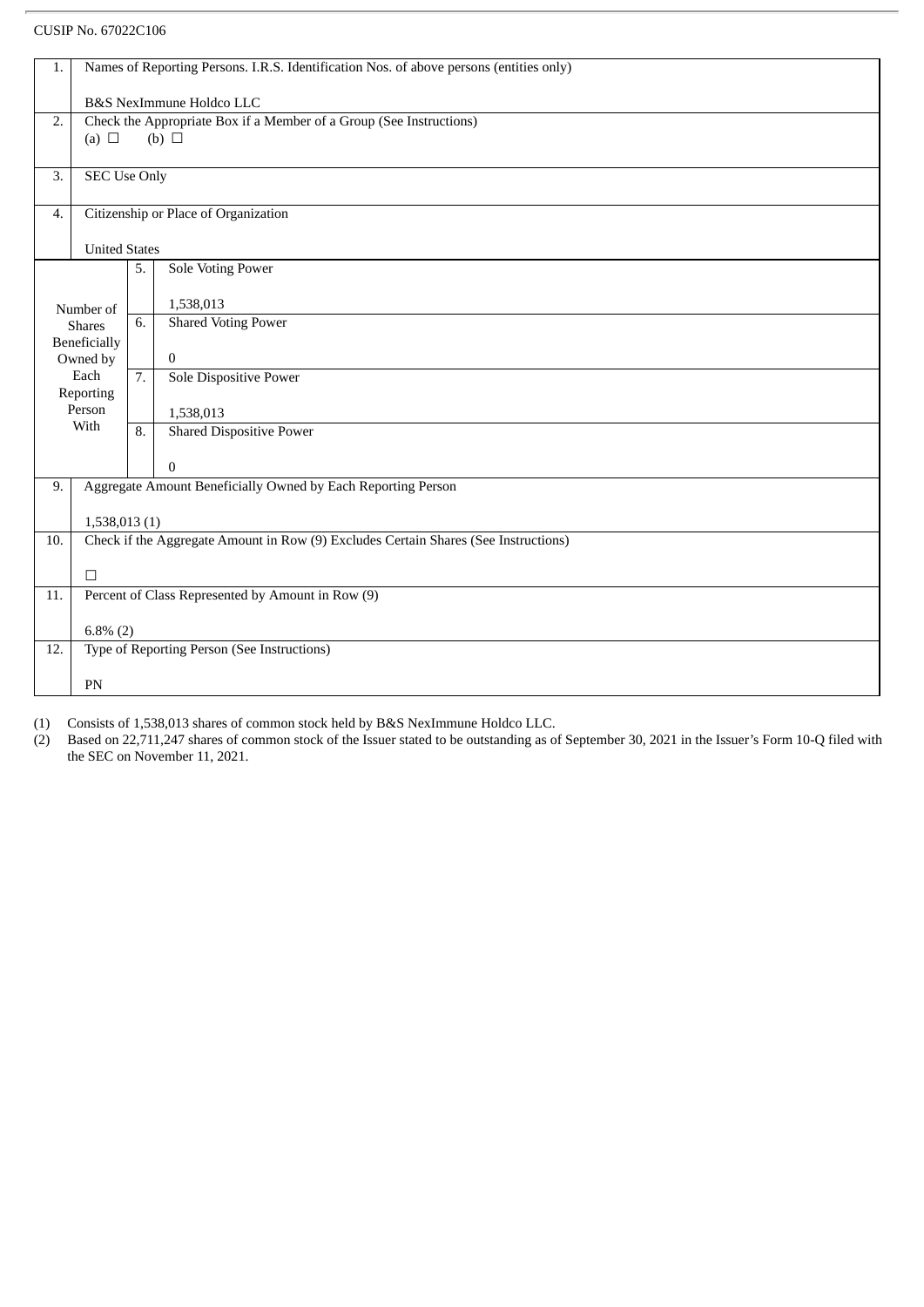#### CUSIP No. 67022C106

| 1.                       | Names of Reporting Persons. I.R.S. Identification Nos. of above persons (entities only)              |                  |                                      |  |  |  |
|--------------------------|------------------------------------------------------------------------------------------------------|------------------|--------------------------------------|--|--|--|
|                          | Joshua Barer                                                                                         |                  |                                      |  |  |  |
| 2.                       | Check the Appropriate Box if a Member of a Group (See Instructions)                                  |                  |                                      |  |  |  |
|                          | (a) $\Box$                                                                                           |                  | (b) $\Box$                           |  |  |  |
|                          |                                                                                                      |                  |                                      |  |  |  |
| 3.                       | <b>SEC Use Only</b>                                                                                  |                  |                                      |  |  |  |
| 4.                       |                                                                                                      |                  | Citizenship or Place of Organization |  |  |  |
|                          |                                                                                                      |                  |                                      |  |  |  |
|                          | <b>United States</b>                                                                                 |                  |                                      |  |  |  |
|                          |                                                                                                      | 5.               | <b>Sole Voting Power</b>             |  |  |  |
|                          |                                                                                                      |                  |                                      |  |  |  |
|                          | Number of                                                                                            |                  | 346,577                              |  |  |  |
|                          | <b>Shares</b>                                                                                        | 6.               | <b>Shared Voting Power</b>           |  |  |  |
| Beneficially<br>Owned by |                                                                                                      |                  | 1,538,013                            |  |  |  |
| Each                     |                                                                                                      | $\overline{7}$ . | <b>Sole Dispositive Power</b>        |  |  |  |
| Reporting                |                                                                                                      |                  |                                      |  |  |  |
| Person                   |                                                                                                      |                  | 346,577                              |  |  |  |
| With                     |                                                                                                      | 8.               | <b>Shared Dispositive Power</b>      |  |  |  |
|                          |                                                                                                      |                  |                                      |  |  |  |
|                          |                                                                                                      |                  | 1,538,013                            |  |  |  |
| 9.                       | Aggregate Amount Beneficially Owned by Each Reporting Person (2)                                     |                  |                                      |  |  |  |
|                          |                                                                                                      |                  |                                      |  |  |  |
| 10.                      | 1,884,590 (1)<br>Check if the Aggregate Amount in Row (9) Excludes Certain Shares (See Instructions) |                  |                                      |  |  |  |
|                          |                                                                                                      |                  |                                      |  |  |  |
|                          | $\Box$                                                                                               |                  |                                      |  |  |  |
| 11.                      | Percent of Class Represented by Amount in Row (9) (1)                                                |                  |                                      |  |  |  |
|                          |                                                                                                      |                  |                                      |  |  |  |
|                          | $8.3\%$ (2)                                                                                          |                  |                                      |  |  |  |
| 12.                      | Type of Reporting Person (See Instructions)                                                          |                  |                                      |  |  |  |
|                          |                                                                                                      |                  |                                      |  |  |  |
|                          | IN                                                                                                   |                  |                                      |  |  |  |

(1) Consists of 1,538,013 shares of common stock held by B&S NexImmune Holdco LLC, and 346,577 shares of common stock held by Joshua Barer. Joshua Barer is the sole manager of B&S NexImmune Holdco LLC and has sole voting and dispositive control over the shares held by B&S NexImmune Holdco LLC.

(2) Based on 22,711,247 shares of common stock of the Issuer stated to be outstanding as of September 30, 2021 in the Issuer's Form 10-Q filed with the SEC on November 11, 2021.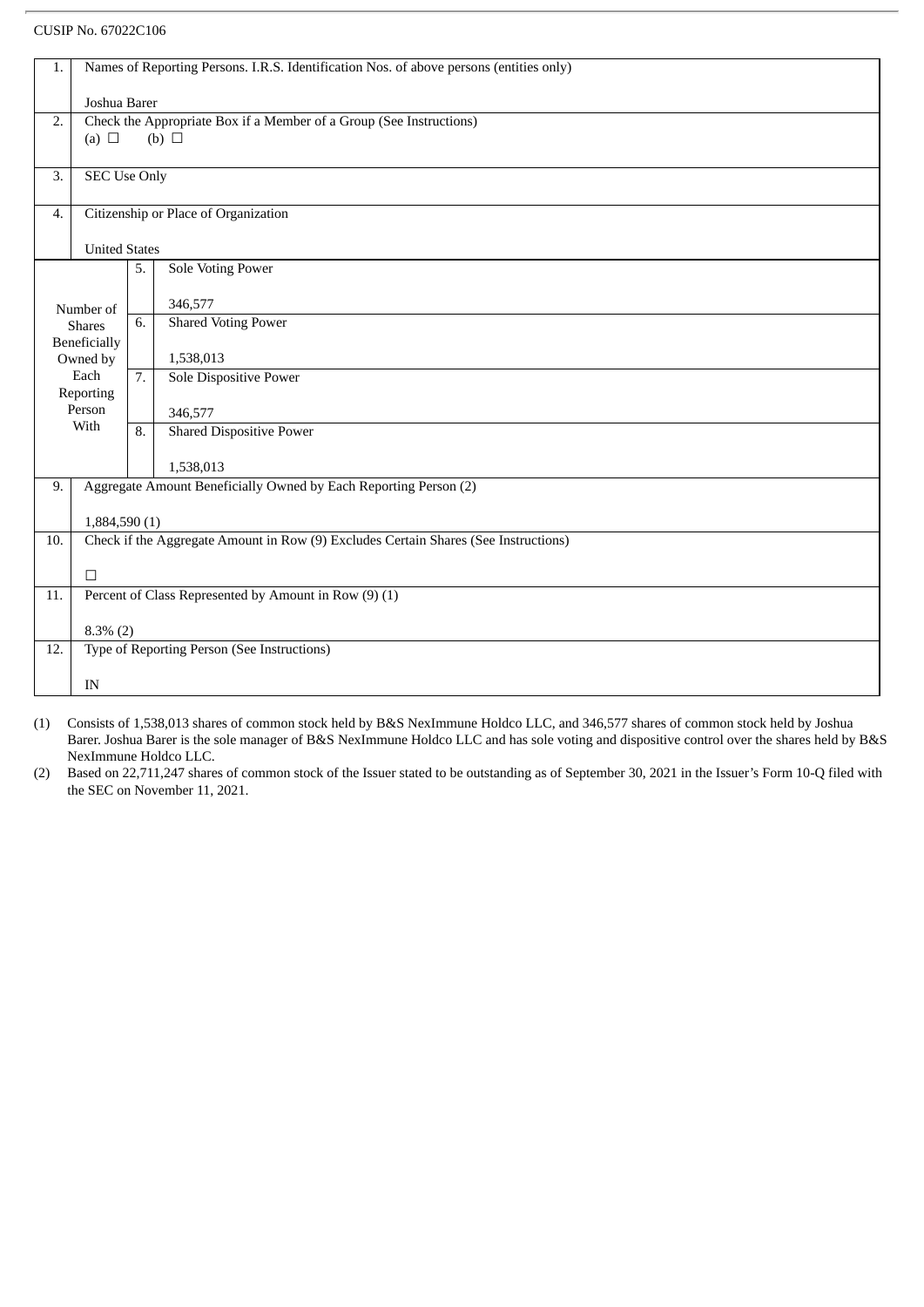#### **Item 1.**

- (a) Name of Issuer NEXIMMUNE, INC.
- (b) Address of Issuer's Principal Executive Offices 9119 Gaither Road Gaithersburg, MD 20877

#### **Item 2.**

- (a) Name of Person Filing B&S NexImmune Holdco LLC
- (b) Address of Principal Business Office or, if none, Residence c/o NexImmune Holdco LLC, 9119 Gaither Road Gaithersburg, MD 20877
- (c) Citizenship United States
- (d) Title of Class of Securities Common Stock
- (e) CUSIP Number 65344D109

#### It this statement is filed pursuant to §§240.13d-1(b) or 240.13d-2(b) or (c), check whether the person filing is a:

- (a)  $\Box$  Broker or dealer registered under section 15 of the Act (15 U.S.C. 780).
- (b)  $\Box$  Bank as defined in section 3(a)(6) of the Act (15 U.S.C. 78c).
- (c)  $\Box$  Insurance company as defined in section 3(a)(19) of the Act (15 U.S.C. 78c).
- (d) ☐ Investment company registered under section 8 of the Investment Company Act of 1940 (15 U.S.C 80a-8).
- (e)  $\Box$  An investment adviser in accordance with §240.13d-1(b)(1)(ii)(E);
- (f)  $\Box$  An employee benefit plan or endowment fund in accordance with §240.13d-1(b)(1)(ii)(F);
- (g)  $\Box$  A parent holding company or control person in accordance with § 240.13d-1(b)(1)(ii)(G);
- (h)  $\Box$  A savings associations as defined in Section 3(b) of the Federal Deposit Insurance Act (12 U.S.C. 1813);
- (i)  $\Box$  A church plan that is excluded from the definition of an investment company under section 3(c)(14) of the Investment Company Act of 1940 (15 U.S.C. 80a-3);
- (j)  $\Box$  Group, in accordance with §240.13d-1(b)(1)(ii)(J).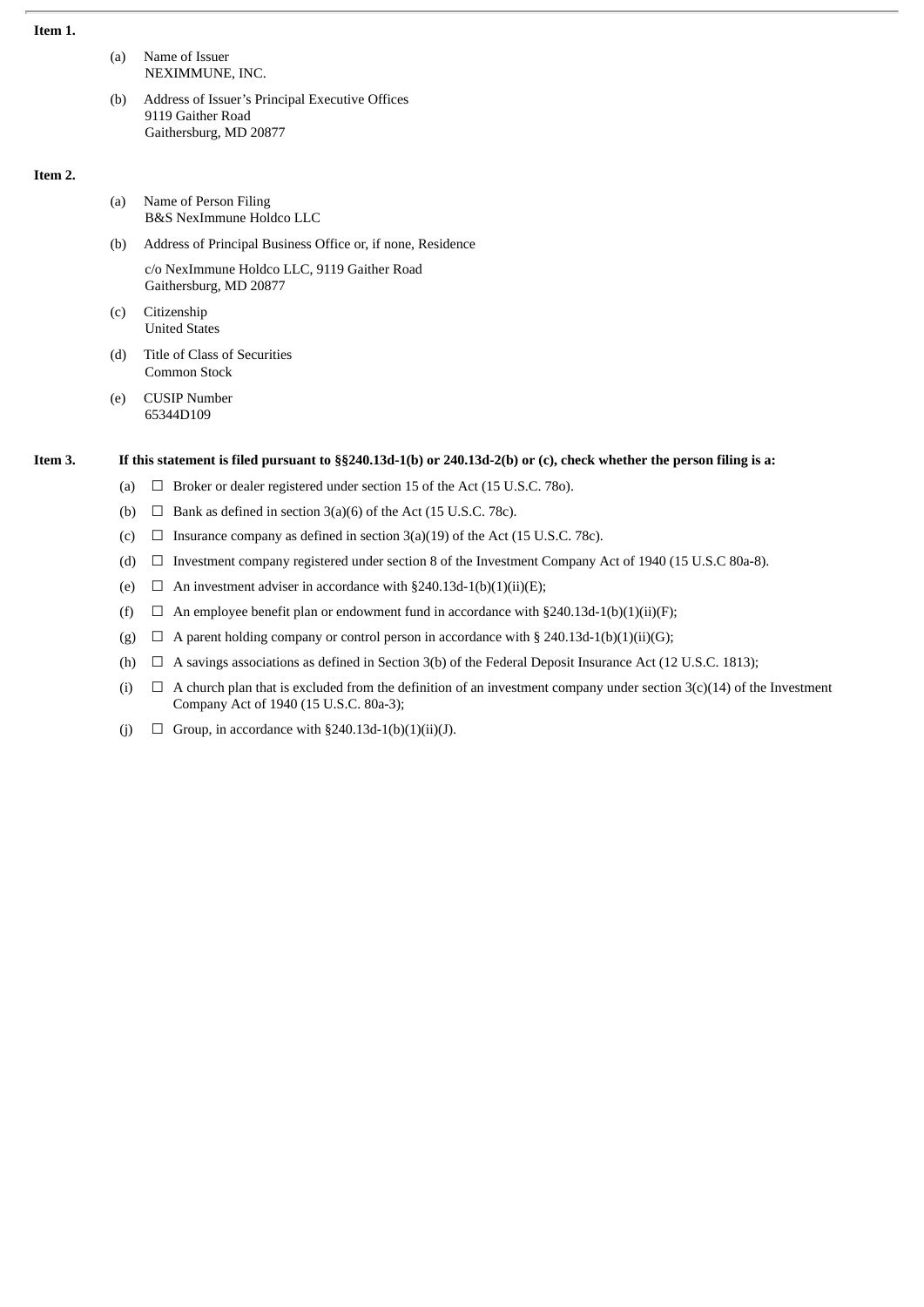#### **Item 4. Ownership**

Provide the following information regarding the aggregate number and percentage of the class of securities of the issuer identified in Item 1.

- (a) Amount beneficially owned: 1,884,590\*
- (b) Percent of class: 8.3%\*\*
- (c) Number of shares as to which the person has:
	- (i) Sole power to vote or to direct the vote: 1,884,590\*
	- (ii) Shared power to vote or to direct the vote: 346,577
	- (iii) Sole power to dispose or to direct the disposition of: 1,884,590\*
	- (iv) Shared power to dispose or to direct the disposition of: 346,577
- \* Consists of 1,538,013 shares of common stock held by B&S NexImmune Holdco LLC, and 346,577 shares of common stock held by Joshua Barer. Joshua Barer is the sole manager of B&S NexImmune Holdco LLC and has sole voting and dispositive control over the shares held by B&S NexImmune Holdco LLC.
- \*\* Based on 22,711,247 shares of common stock of the Issuer stated to be outstanding as of September 30, 2021 in the Issuer's Form 10-Q filed with the SEC on November 11, 2021.

#### **Item 5. Ownership of Five Percent or Less of a Class**

If this statement is being filed to report the fact that as of the date hereof the reporting person has ceased to be the beneficial owner of more than five percent of the class of securities, check the following  $\Box$ .

#### **Item 6. Ownership of More than Five Percent on Behalf of Another Person**

Not applicable.

#### Item 7. Identification and Classification of the Subsidiary Which Acquired the Security Being Reported on By the Parent Holding **Company or Control Person**

Not applicable.

#### **Item 8. Identification and Classification of Members of the Group**

Not applicable.

#### **Item 9. Notice of Dissolution of Group**

Not applicable.

#### **Item 10. Certification**

Not applicable.